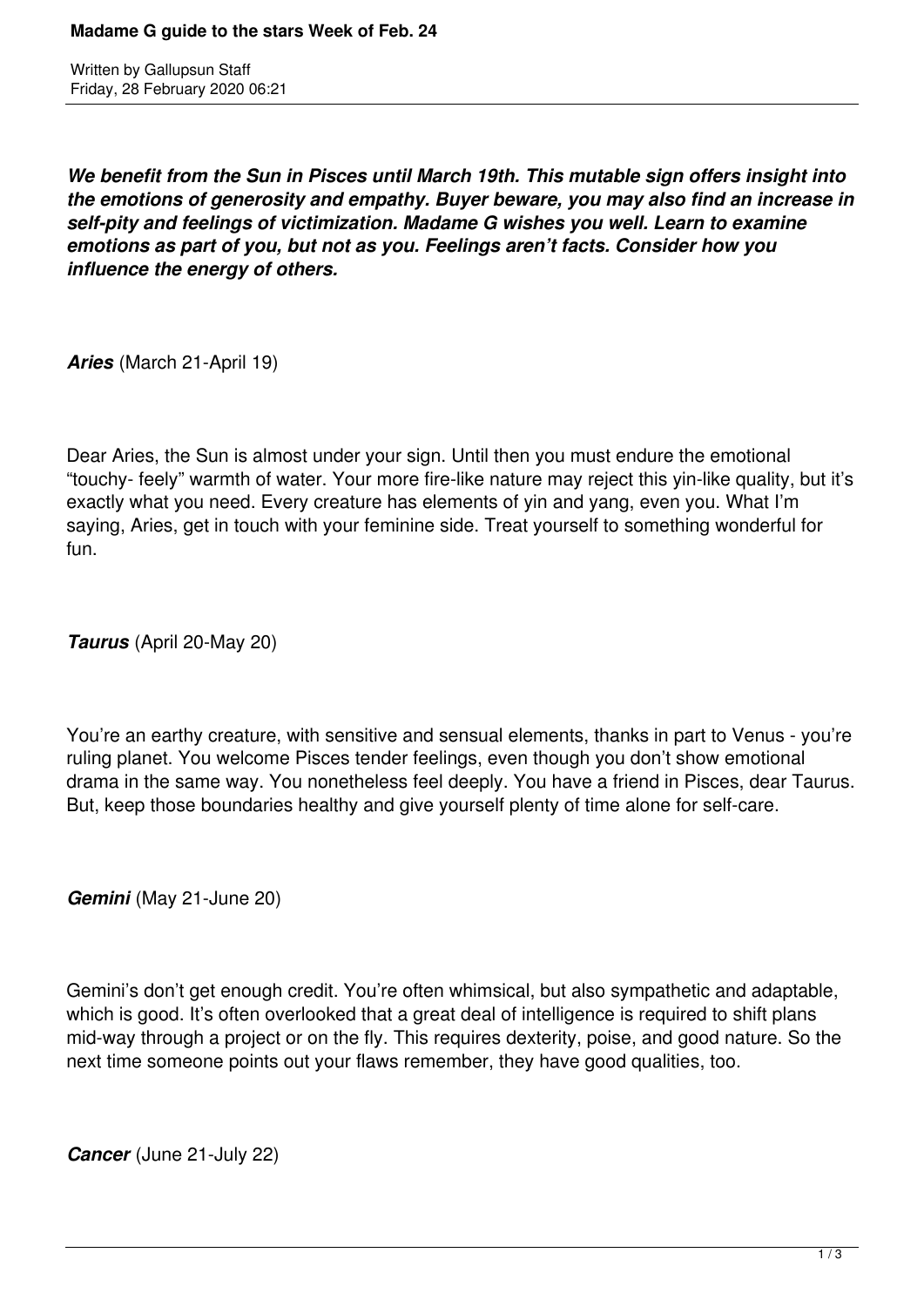Written by Gallupsun Staff Friday, 28 February 2020 06:21

With heavy doses of wanderlust now in your system, you only have one thing left to do: figure out where you want to go. Book with reputable sources and leave lots of room for spontaneity.

*Leo* (July 23-Aug. 22)

It's an exciting time. You have so many new projects happening. You know you can trust your designs. You've taken the best parts of Pisces and will harness those creative depths. Put your energy into making something that looks as good as it feels.

*Virgo* (Aug. 23-Sept. 22)

Be bold, dear Virgo, don't give up! Now is the time to accept how you feel and keep moving forward. Shared projects give you opportunities to bond in the pragmatic, proactive way you love. You've got this.

*Libra* (Sept. 23-Oct.22)

Your air sign appreciates the more refined feelings. But that doesn't mean you don't appreciate having some sloppy crying time with a bottle of wine and your beasties! Have fun!

**Scorpio** (Oct. 23-Nov. 21)

Your fellow water sign has a strong presence. As a fixed water sign, your still waters run deep, very deep. Sentimental feelings or surface emotions have their place, too. In fact, you may know a few people who would benefit from hearing you say "I love you!"